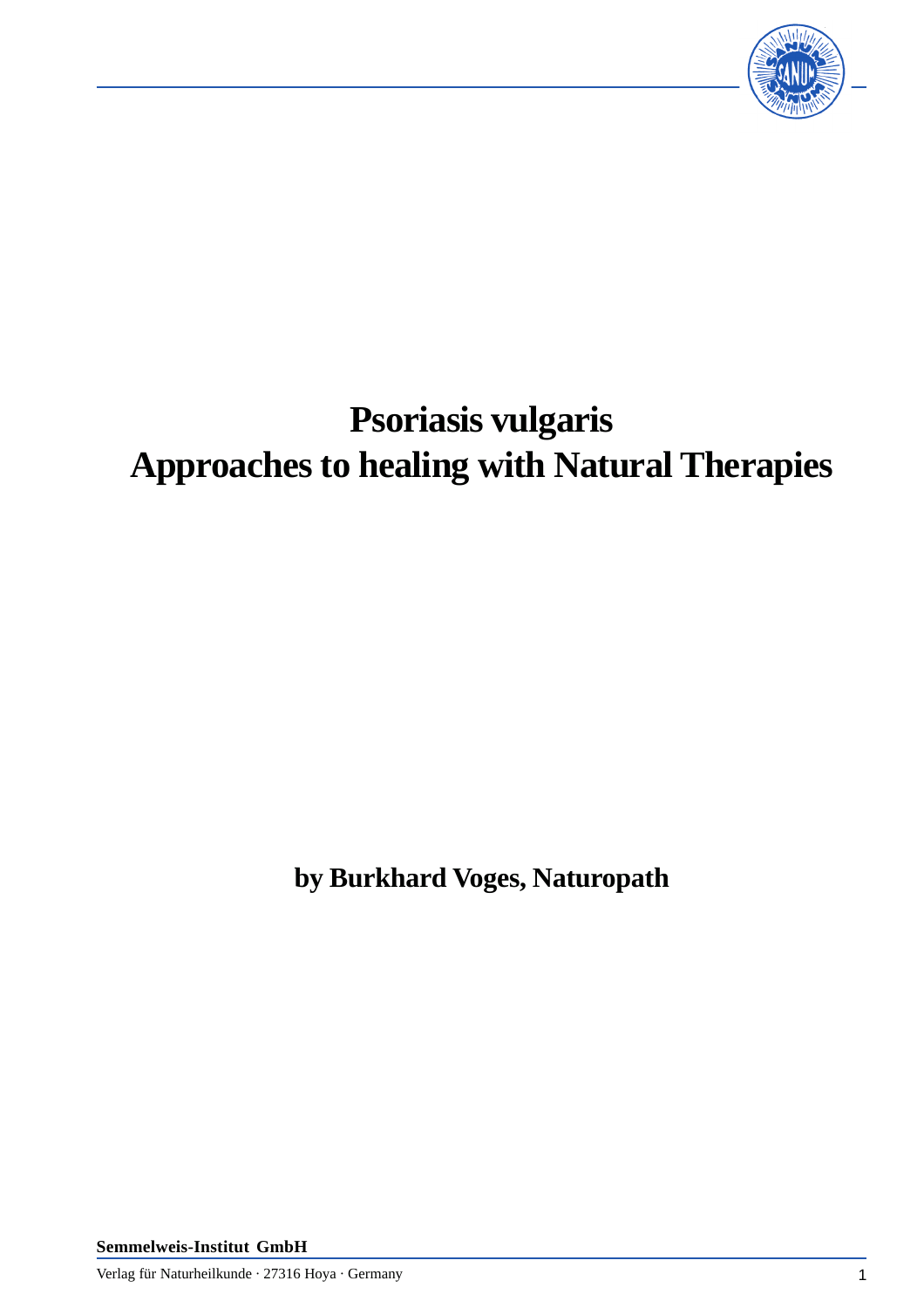

The common German name for psoriasis means "scaly lichen", from the characteristic way, in which it manifests on the skin: greater or smaller sharply demarcated red patches, covered with silvery-white scales. The most frequently affected areas of the skin are those affected by motor activity, such as elbows, knees and sacrum, plus the hairy scalp. Fortunately, the face seldom shows any symptoms. In extreme cases the whole body is affected. In the later stages of the disease there may also be very painful involvement of the joints.

The cause of the disease is assumed mental effort, which costs energy. to be genetic.

It has been observed that exposure to sunlight, and a generally warm climate, have a beneficial effect on this condition. The same is often true of pregnancy. It is possible that this amelioration is due to the happy expectancy or to hormonal changes.

On the other hand, as with many other complaints, it is also true that an aggravation may be triggered by emotional stress, cold weather, increased alcohol consumption, obesity and supervening infections.

Patients sensibly seek treatment with Natural Therapies in order to discontinue or avoid the frequently prescribed cortisone with its many sideeffects.

First and foremost, treatment with Natural Medicine means "opening up", being open to perception of connections between natural functions and natural rhythms, as well as fluctuations in everything involved in the process. This form of treatment embraces not only the treatment of *out of his skin'*].

person and his environment.

Thus, it would be wrong only to treat the skin in the case of a skin disease such as psoriasis. What is crucial is to identify the true cause of a disease!

However, this point is often rapidly passed over, so as to avoid confronting uncomfortable issues. Understandably, both therapists and patients wish to notch up a success as quickly as possible. Going into matters at greater depth means spending time, which is poorly paid, and From the patient's point of view, it suddenly means 'taking an active part'. It is not like being at the hairdresser's, where you can sit back and relax, waiting to see the end result; here one is being challenged to join the therapist in digging up In the case of the disease known as things from one's life which have gone wrong in the long-term. It is important that the patient tries to grasp both the purpose and the symbolism of his organic sickness.

The skin, for instance, represents a to the point where it all began. boundary organ. From the body's point of view it is the last bastion against the external world, which sadly sometimes appears very cruel and unjust.

If the skin thus takes on the role of a portance in every cure - it permeates protective or isolating layer, there is a danger that it then surrenders its positive function as an organ of contact, consequently acting in a way which is emotionally constrictive. This problem is illustrated by well-known idioms, such as 'he nearly jumped For this reason, the nervous system out of his skin' or 'a leopard can't needs to be treated, calmed down change its spots' [*lit. 'he can't get* and strengthened.

the affected organ but also the whole Therefore, the patient should be asked right at the outset what significance his skin has for him, what his relationship is to it, whether he is kind to it or tends to neglect it, whether he suffers frequent injuries, etc. Then, his environment should be taken into account, here again bearing in mind his close personal and social contacts.

> If the person in question is asked, for example, whether they are "thinskinned" or "thick-skinned", or whether they regard themselves as "tough", then sometimes doors can open up quite quickly and smoothly, doors, which might never even have come to mind in the course of a more conventional casetaking. It can sometimes be most enlightening to look at the original sense of a word.

> psoriasis this means: having made a differential diagnosis with other skin diseases - with a clear differentiation from the various forms and stages of eczema - we investigate the causes, as suggested above, going right back

> Generally, it is appropriate to begin looking for origins in the emotional and nervous areas.

> The nervous system is of critical imthe body like a sturdy tree. When the nervous system is relaxed, the organs are better able to accept the remedies and distribute them to all parts of the body.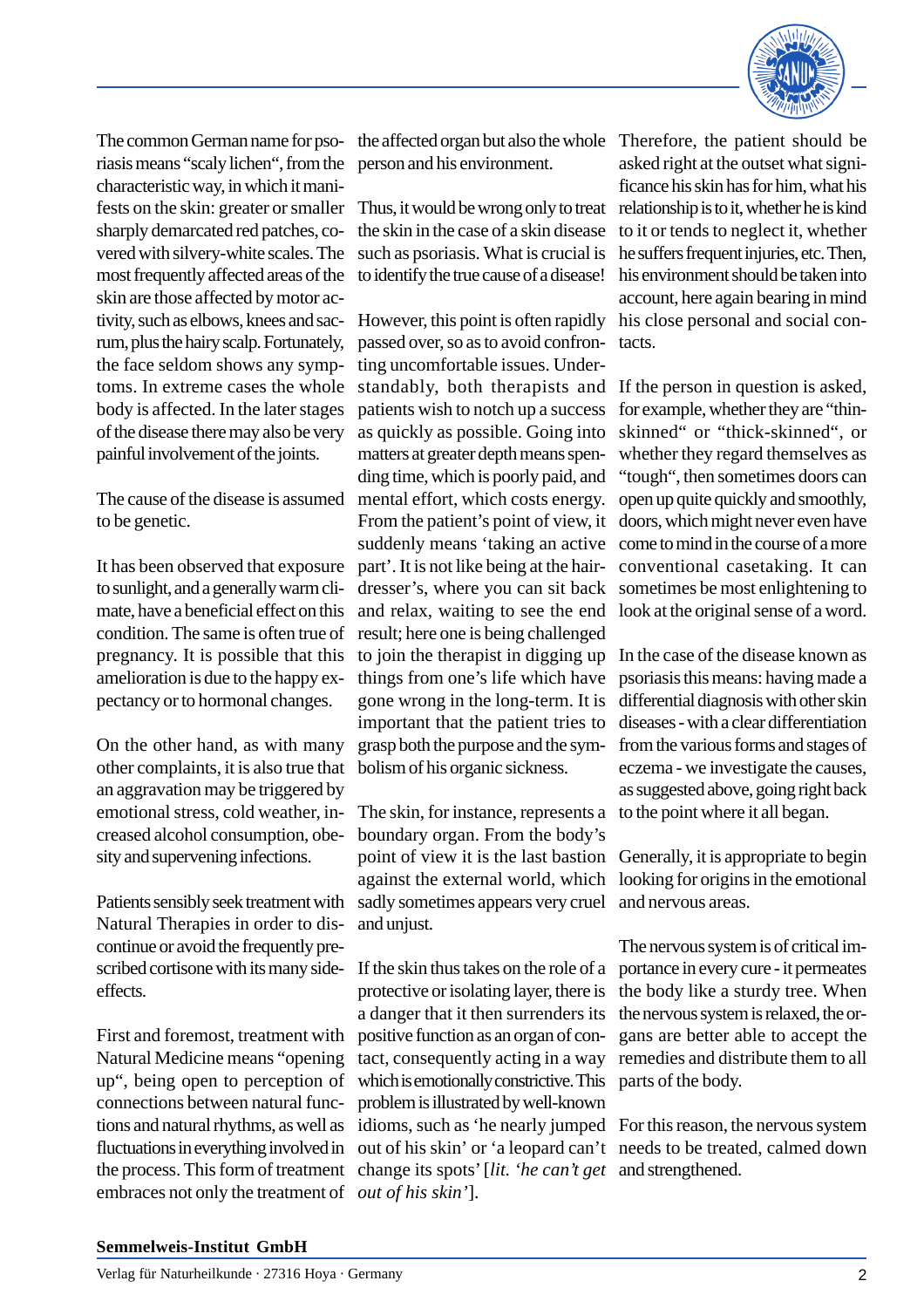

psoriasis, an intensified partitioningoff takes place, creating a sort of armour plating against the outside world. The increased formation of scales involves a loss of protein, meaning that the body sacrifices itself to some extent in the interests of "fortifying its frontiers".

Patients should attempt to protect themselves in other ways, which do not place such extreme demands on the body. Maybe the ability to protect oneself verbally could be developed further. Otherwise one's own view of the outside world can be modified in such a way that a more objective evaluation and view of situations renders self-defence superfluous.

In older children and adults, as well as the symbolism, teeth should also be taken into consideration.

Teeth containing infective foci, and so-called 'dead' teeth may involve interference fields, thus sharing responsibility for the patient's suffering.

However, we may count ourselves lucky if we manage to find a competent dentist who consequently works holistically and according to the principles of Natural Medicine. Unfortunately, spot checks revealed that even some dentists who are oriented towards Natural Medicine will still - if required - perform root canal treatments, plus all the other work required, thus creating a dead tooth.

Furthermore, it is important to give attention to the matter of "proper" nutrition.

From a symbolic point of view, in As is well-known, there are a number of differing opinions regarding what is considered "proper". I have recommended a combination of various guidelines to many chronically sick patients. Using a so-called "nutritional filter", it is possible to find the best nutritional plan for oneself on an individual basis, straightforwardly and quickly. As a general rule, when working out the diet, one should first have regard for foods that are compatible with one's blood group and also consider Hay's Diet, giving preference to those foods, which grow in the region, where one spends most of one's time. This will promote the harmony, which is so needful for comprehensive healing.

> Patients who follow this plan soon feel a positive change in their digestion, and at the same time they have greater vitality.

> Anyone with psoriasis should abstain from pig-meat, including sausage, as a matter of principle.

> There is a well-known expression: "Death lurks in the gut." Nowadays, when choosing food, all too often the main criterion is the taste sensation, rather than the nutritional value of what the body assimilates.

> Frequently, the time factor is also a consideration. Many people make demands on their bodies, which they would not make on their car. In most cases, people are more attentive to an unusual sound made by their car than they are to their own physical irregularities - however grotesque that may seem. Something needs to be done about this state of affairs!

Natural Medicine has excellent re-

medies and appropriate procedures for their use, so that they can be worked with successfully. The following isopathic remedies particularly come to mind: NOTAKEHL, FORTA-KEHL, MUCOKEHL, NIGER-SAN and SANKOMBI - all as drops in the 5X potency. Because of the tubercular basis of events, UTILIN "S" 6X and SANUKEHL Myc 6X drops should also be taken into account. RECARCIN works outstandingly well due to its strong affinity for skin and mucosa.

Beside the remedies from the SA-NUM company, there are so-called universal remedies, which should always be borne in mind in this context.

Thus, zinc brings about a clear improvement in the level of immunity, general wound-healing and the overall state in skin affections and other efflorescences.

For de-acidification, alkaline salts such as ALKALA N are appropriate, used either internally or externally. The home bath salts from Kemmenau/Bad Ems are amazingly good for detoxifying the body. After having a bath with these home bath salts, a certain non-smoker's bathroom would smell strongly of cigarettes - her partner was a heavy smoker.

The healing of the skin and the favourable influence on the whole organism is clearly supported by bathing in socalled "vitalised water". The vitalisation of the water is achieved by means of Grander technology. If a little "Grander Sulphate Water" is added to this water, then optimum hydrotherapy is assured. Parallel to this, the affected areas of skin should be